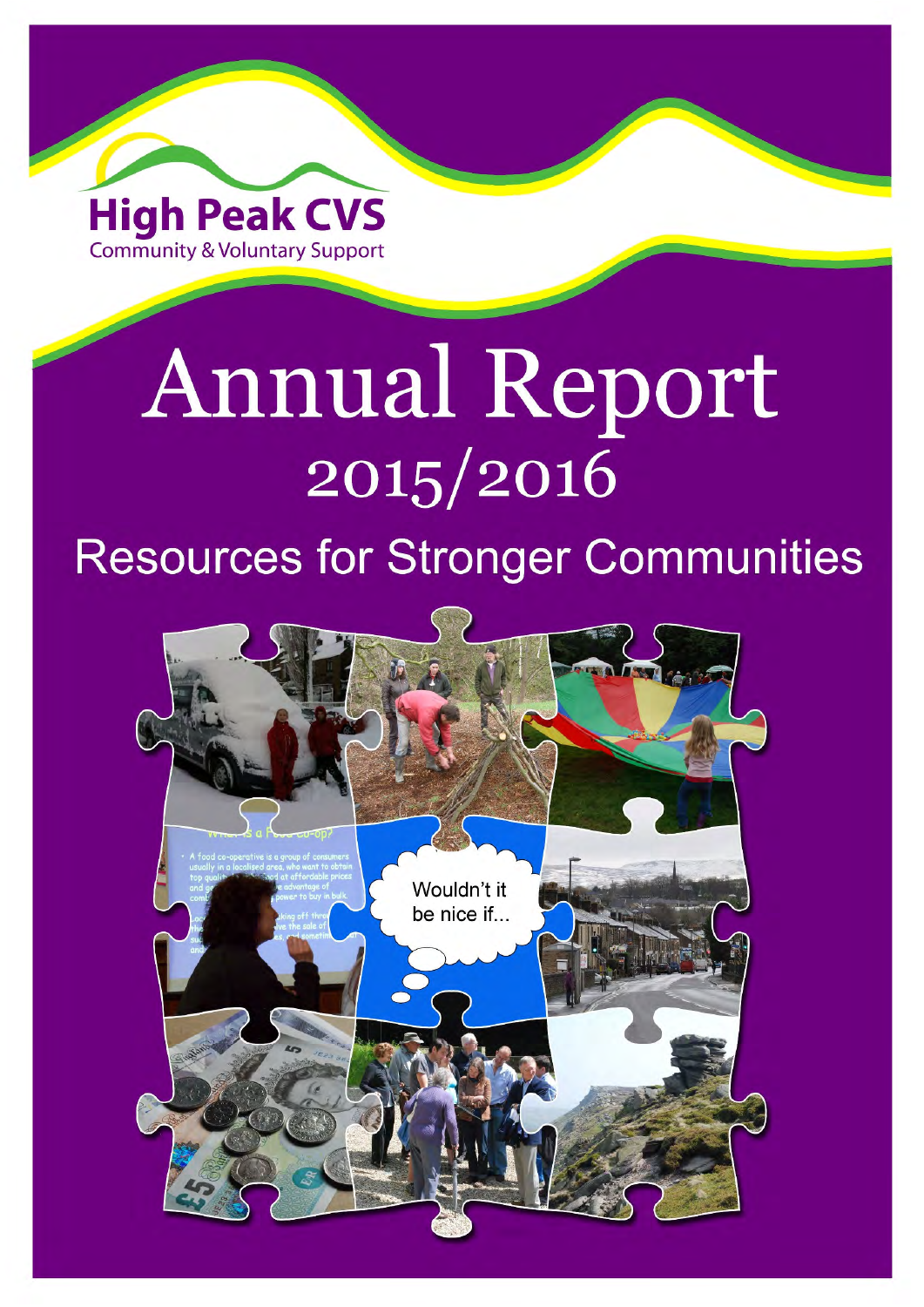#### Annual Report 2015/2016





As expected this year has posed many challenges for us; we have continued to deliver our services in the midst of considerable concerns about our grant status. The grant dependent voluntary sector is seriously affected by the current economic austerity, as is well known to you all. We do continue to make valiant efforts to achieve reductions in our expenditure, but it is clear to me that the face of High Peak CVS

will have to change in the coming months. Happily it is expected that our core services will continue to be offered by our excellent team, under the supervision of Nigel Caldwell, our General Manager.

Of course, change in itself is no bad thing, and we have always initiated change when opportunities were presented. This time I cannot say it is welcome. Our organisation is central to the community it serves, and has a proud record of service, as your many letters to us attest.

That said, there is no time for pessimism, there is too much to do!

I am very proud of the HPCVS team, who put heart and soul into the work they do for our community.

Thank you Team, for your brilliant efforts.

#### High Peak CVS Staff

Nigel Caldwell Jane Corke Esther Jones Liz Fletcher Jackie Donnelly Claire Mitchell

General Manager Finance Manager Sustainable Development Advisor Small Groups Project Coordinator Print and Database Officer IT and Information Officer

nigel@highpeakcvs.org.uk jane@highpeakcvs.org.uk esther@highpeakcvs.org.uk lizsgp@highpeakcvs.org.uk jackie@highpeakcvs.org.uk claire@highpeakcvs.org.uk









Jane Corke Esther Jones Liz Fletcher Jackie Donnelly Claire Mitchell

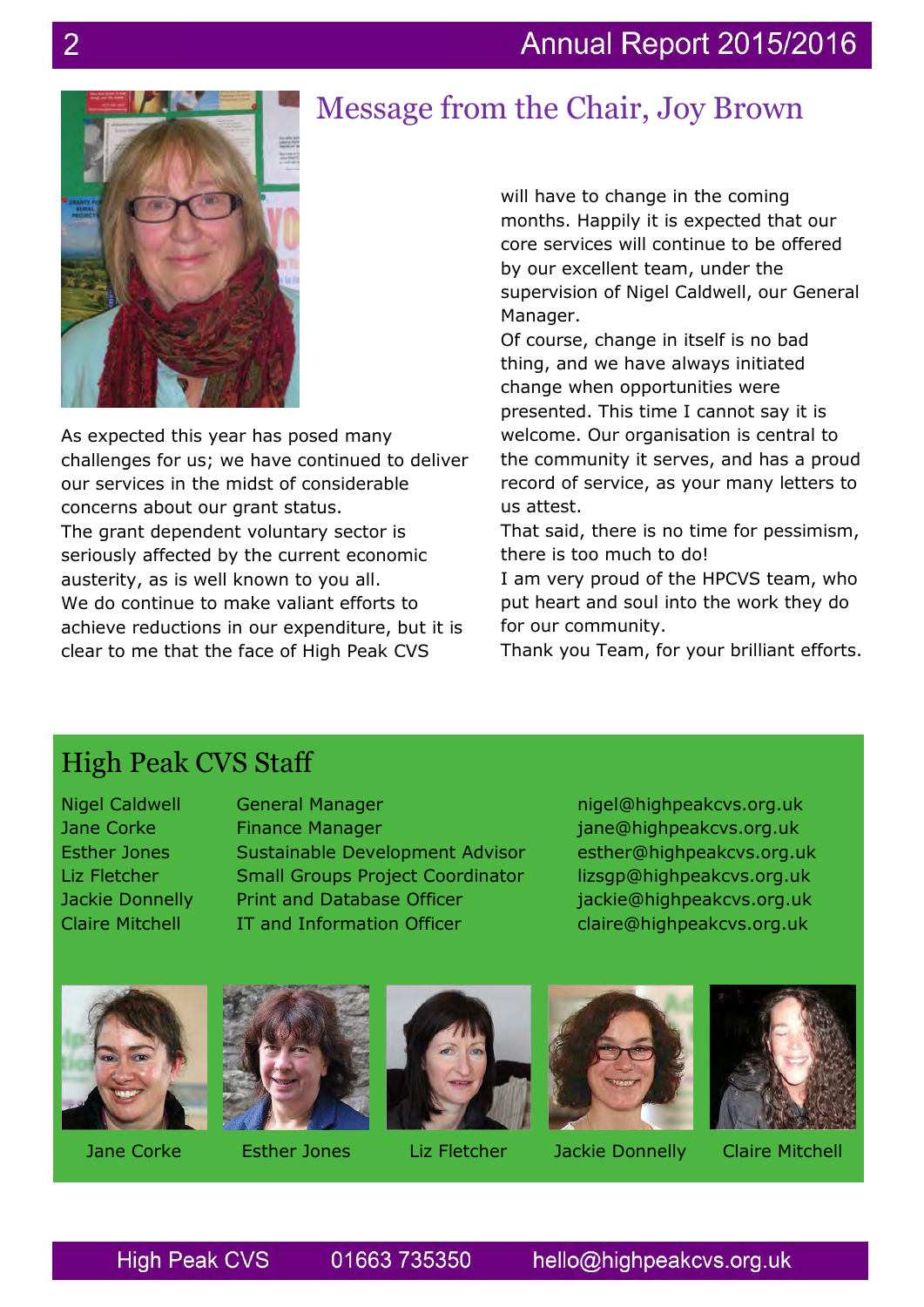#### 2015/2016 Annual Report

### Message from the General Manager Nigel Caldwell

This year has been challenging for many voluntary sector infrastructure bodies and High Peak CVS has likewise struggled to secure adequate resources to support and develop the local voluntary and community sector.

The valuable role played by local infrastructure like CVS has often been overlooked in favour of front line delivery services, or at the other extreme multi million pound commissions to regional or national agencies. Our national body NAVCA initiated an independent commission on the future of local infrastructure under the title "Change for Good" whose report was launched in Westminster in March 2015. The report said "Our research shows that infrastructure will be needed in some form as long as people come together to form voluntary organisations and community groups. New groups and existing ones will still need advice on legal forms, governance, compliance, fundraising and income generation, financial and organisational management and demonstrating their value… We believe the case for investment in voluntary and community sector infrastructure is compelling".

We are convinced from the continued demand for our support services that there is a clear need for our work.

Our small team has had over 200 contacts with voluntary and community groups this year, providing support and direction to groups on matters such as initial setting up, constitutional and governance issues, fundraising, marketing, forward planning and group dynamics. As a result group members develop confidence, skills and experience that help them to maximise the effectiveness of their group's activities that benefit members of their community.

this year our main course training programme provided 12 sessions attended by 36 groups, covering courses such as First Aid, food hygiene, fundraising skills and governance, all with very positive evaluation from the participants.

We also ran 2 projects with specific funding. Big Energy Saving Network: Last winter's programme reached 216 'vulnerable consumers' and provided training to 50 frontline staff and volunteers. Our Wrap around Care service enabled health professionals to access voluntary sector services, to help older people to live independently for longer. By the end of the year we had successfully arranged voluntary sector services to over 130 vulnerable older people individuals referred to us by Care Co-ordinators and Multi-Disciplinary Teams.

This project is breaking ground in 'joined up working' and is an excellent example of how High Peak CVS is versatile and thanks to its staff's diverse skills, can respond quickly to set up and run new projects.

On a personal note we experienced another challenge when I had to undergo surgery and have extended leave for several months. I have to praise our Chair Joy and the Board, for their extended contributions to steer and support the work during this time and thank the staff for their great efforts to cover the workload at a difficult time until I returned mid-March.

Structured training is a vital component and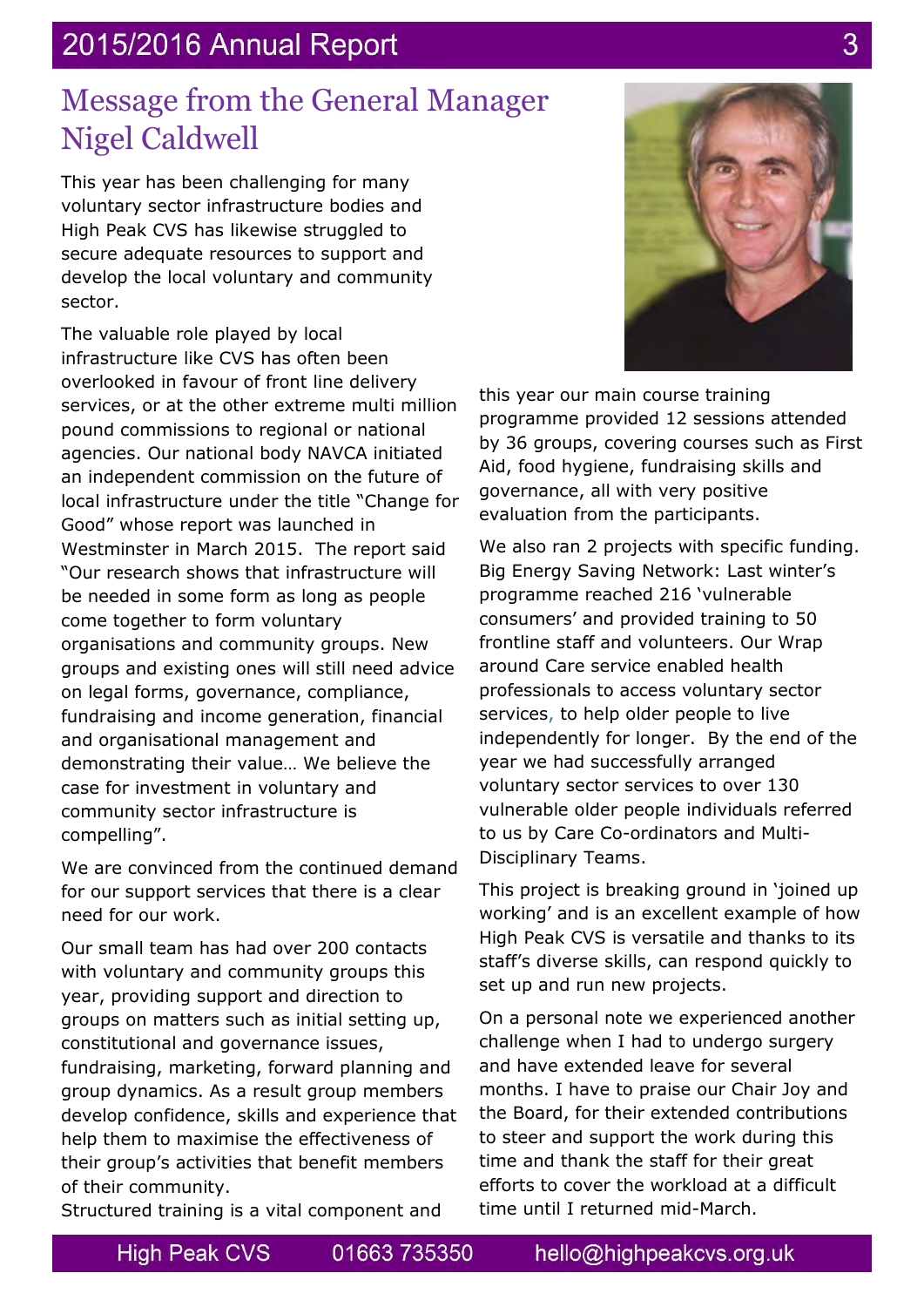### What we do

High Peak CVS's primary focus is to build the capacity of voluntary and community groups to help them make a positive difference to their communities. Our staff deliver high quality support to groups across the High Peak, providing information, advice, development support and training, as well as practical services like printing and equipment and room hire. This year our small team has had over 200 contacts with groups.

Development support to voluntary groups is central to what we do. Our small staff team support community groups, charities and social enterprises in the High Peak to get started, develop and thrive.

# Development Support

Esther Jones leads our work with larger groups and those seeking new ways to secure sustainability. Esther offers funding advice from Beginner's stage to Gift Aid, Donor Giving and Social Enterprise activity.

The new Funder finder database that CVS acquired has been particularly helpful in guiding groups, often prompting discussion on organisational development too.

CVS is keen to keep updated and Community Shares offer an alternative means of raising capital funding for community projects. This year Esther was invited by the Community Shares Unit to train to become a licensed Community Shares Practitioner, able to award the Community Shares Standard Mark, which launched in May 2015.

There has been a noticeable increase in groups seeking information on incorporation and charity registration and Esther helped several groups to consider in the Charitable Incorporated Organisation and the Community Interest Company in particular.

# Small Groups Project

Ever since CVS was founded in 2002 we have placed emphasis on supporting the small, disadvantaged and marginalised groups in our High Peak communities. This is delivered through our Small Groups Project which is led by Liz Fletcher. Groups can get help writing a constitution, understand the roles and responsibilities of committee members and access tailored informal training and advice on running effective meetings. Much of the work this year was with self-help groups catering for people with long term health conditions, older people and those with mental health difficulties. Liz gives advice and support, particularly on how to find funding sources and follow that up with practical help and guidance in making applications. Thousands of pounds are raised for groups in this way bringing money into the area from Trusts, Lottery and other funds to support this important work.

Much of the added social value of the work is the ability to give close support to groups over a period of time and to help them through occasional crises and keep them on track. Tailored training for groups also keeps the learning specific to groups' needs.



Twice a year Liz also produces a Small Groups newsletter, "View from the Peak", that keeps groups informed and up to date and celebrates their many achievements.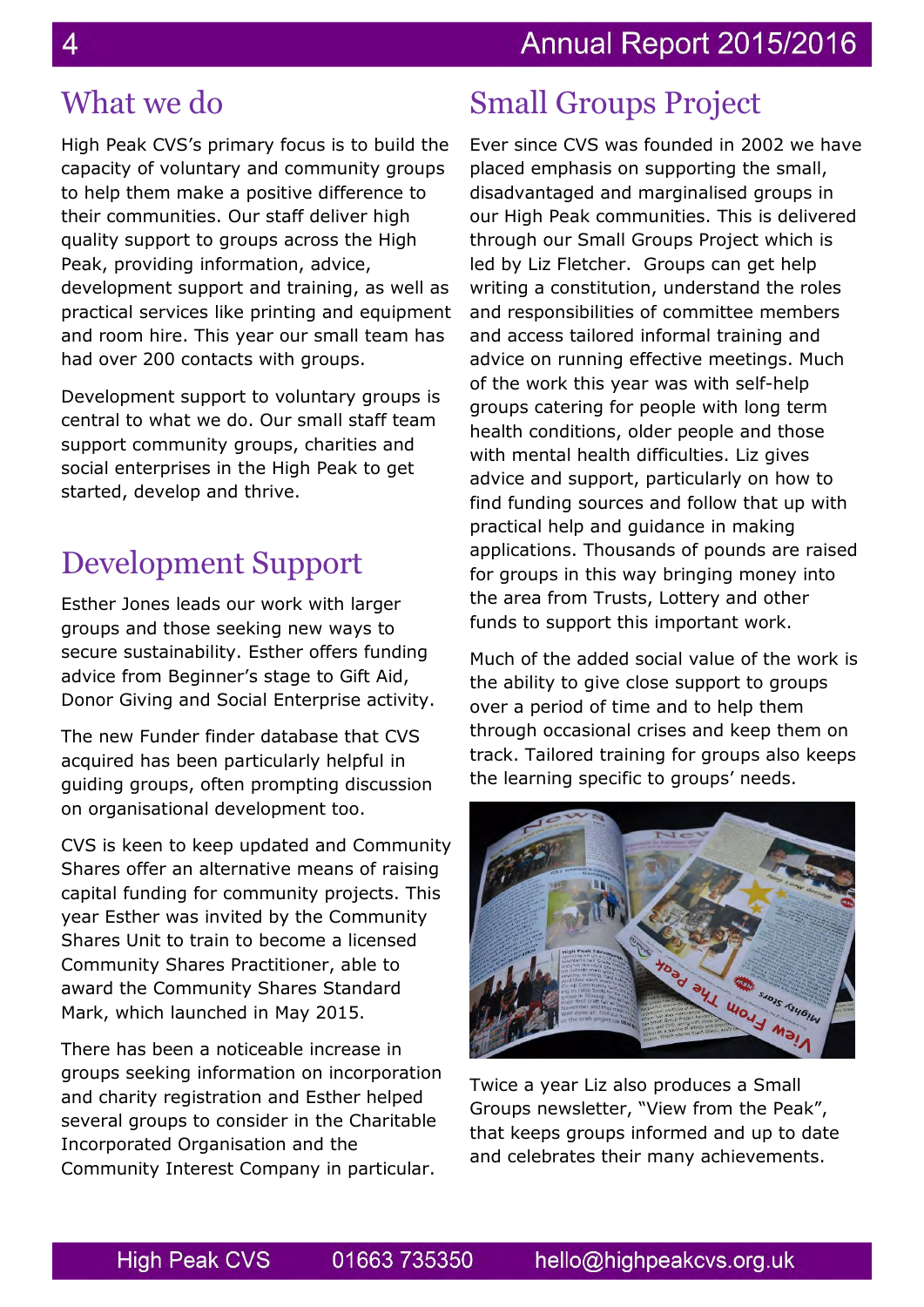#### Arts Development

High Peak CVS receives funding from High Peak Borough Council to provide an arts development service to support a range of arts activities in the community, as well as focus on support to creative industries and community festival development.

Nigel Caldwell leads on this aspect and covers strategic input at county level through Arts Derbyshire, the Derbyshire Culture Board and the national Arts Development UK network. This year has seen the continuation of the Made in Derbyshire brand and a growing recognition of the social and economic impact of community festivals in Derbyshire, often led by the commitment of local community groups.

*"Dave contacted me yesterday to tell me that we had been awarded another Grant! Yey, two out of three applications that I submitted (with your input) is not bad."* 

### Project Management

For the third year running High Peak CVS was selected to run the Big Energy Savings Network in High Peak. Again Esther was our Community Champion recruiting and training volunteers to deliver support to vulnerable consumers.

Last winter's programme exceeded targets and reached 216 'vulnerable consumers' and provided training to 50 frontline staff and volunteers. 73 consumers took up the offer of 1-1 help to look at what individual savings they could make to their fuel bills and 29 switched supplier with, or as a result of our help, each receiving an anticipated saving of over £200 per year. Those who switched saved in total £9132.

# Representation and liaison

As a local infrastructure organisation for the voluntary sector, High Peak CVS carries out representation of the voluntary sector perspective at strategic forums, mainly in association with public sector statutory agencies. It is particularly needed in these times of structural changes and public sector funding restrictions so our role is often to press for adequate resources to be invested to ensure the continuation and expansion of the voluntary sector's valuable work.

The work with Tameside and Glossop CCG led to us being commissioned, alongside Glossop Volunteer Centre, to facilitate community engagement to influence the move towards integrated care and alternative community provision.

## Wrap Around Care Service

This is a social prescribing style service to enable health professionals to access voluntary sector services to help their patients to live independently for longer. Liz Fletcher leads the project, ably assisted by Jackie Hay, providing access to voluntary sector services for vulnerable people at risk of losing their capacity to live independently in their own community.

By the end of the year we had successfully arranged voluntary sector services to over 130 vulnerable older people individuals referred to us by Care Co-ordinators and Multi-Disciplinary Teams. This project was initially funded until  $31<sup>st</sup>$  December 2015 and as a result of its success has been extended to  $31<sup>st</sup>$  May 2016. Wrap is breaking ground in 'joined up working' and is an excellent example of the versatility of High Peak CVS and how, thanks to its staff's diverse skills, it can respond quickly to set up and run new projects.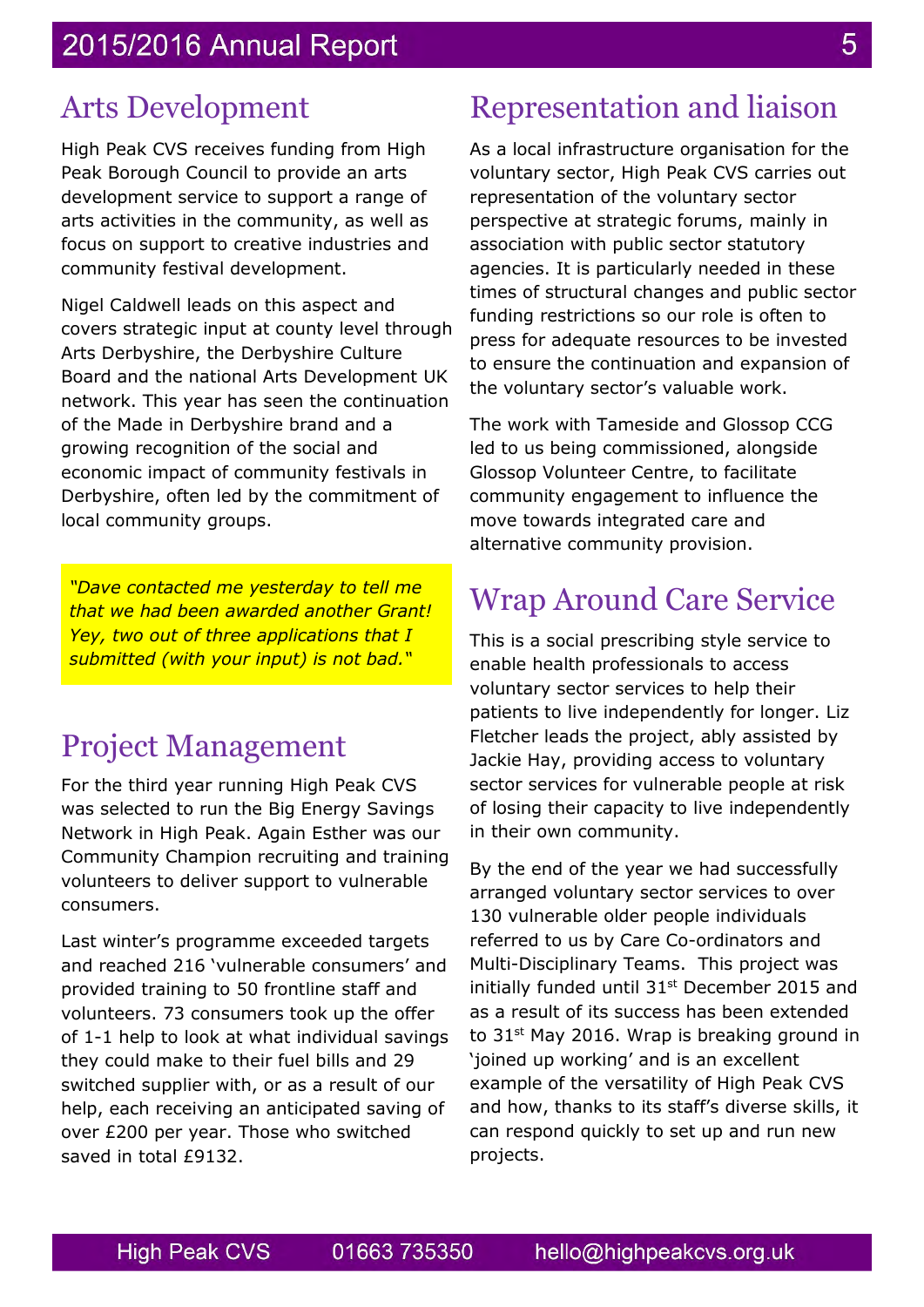#### Annual Report 2015/2016

# **Training**

Provision of structured training is a vital component of the support and capacity building that High Peak CVS offers local groups.

From this year's training evaluations, we know that by attending courses, group members have developed confidence, skills and experience that have helped them to maximise the effectiveness of their group's activities, which in turn benefits members of their community.

This year our main course training programme provided 12 sessions attended by 36 groups, covering courses such as First Aid, Food Hygiene, Fundraising Skills and Governance.

Our courses are run in part by our experienced staff team for courses on governance, fundraising etc., but we also bring in external tutors for more specialist courses like First Aid, Food Hygiene and how to secure media coverage through quality Press releases.

*Thank you for the course last Thursday, "Fundraising for Beginners". I really enjoyed it & found it very informative.*

#### Information

A key aspect of CVS support is to provide the information that groups need to carry out their work. We do this in a number of ways. The most immediate is via our highly regarded e- bulletin which goes out to nearly 300 subscribers. The bulletin gives up to date information on funding, events, training and any matters relevant to the sector. The bulletin is geared to go out fortnightly but often there is enough for a weekly issue.

The e-bulletin is supplemented by our regular Facebook presence keeping groups abreast of current issues and also helping to publicise the work of local organisations.

Our other major source of information is the interactive website www.highpeakcvs.org.uk It is easy to navigate and contains a wealth of information and guidance including a range of "How" guides on funding, policies, constitutions and asset transfer that can supplement our development team's input.

*These newsletters are fantastic with great content…*

#### Community Print Service

This year we have continued to run a low cost, but high quality print service for local voluntary and community groups. Jackie is our print specialist and has provided posters, newsletter, publicity brochures and tickets for a wide range of organisations throughout the year. With direct computer linked printing groups have saved travel time by emailing their print work directly to Jackie.



*Many Thanks to High Peak CVS for your prompt, high quality and cost - effective print service.*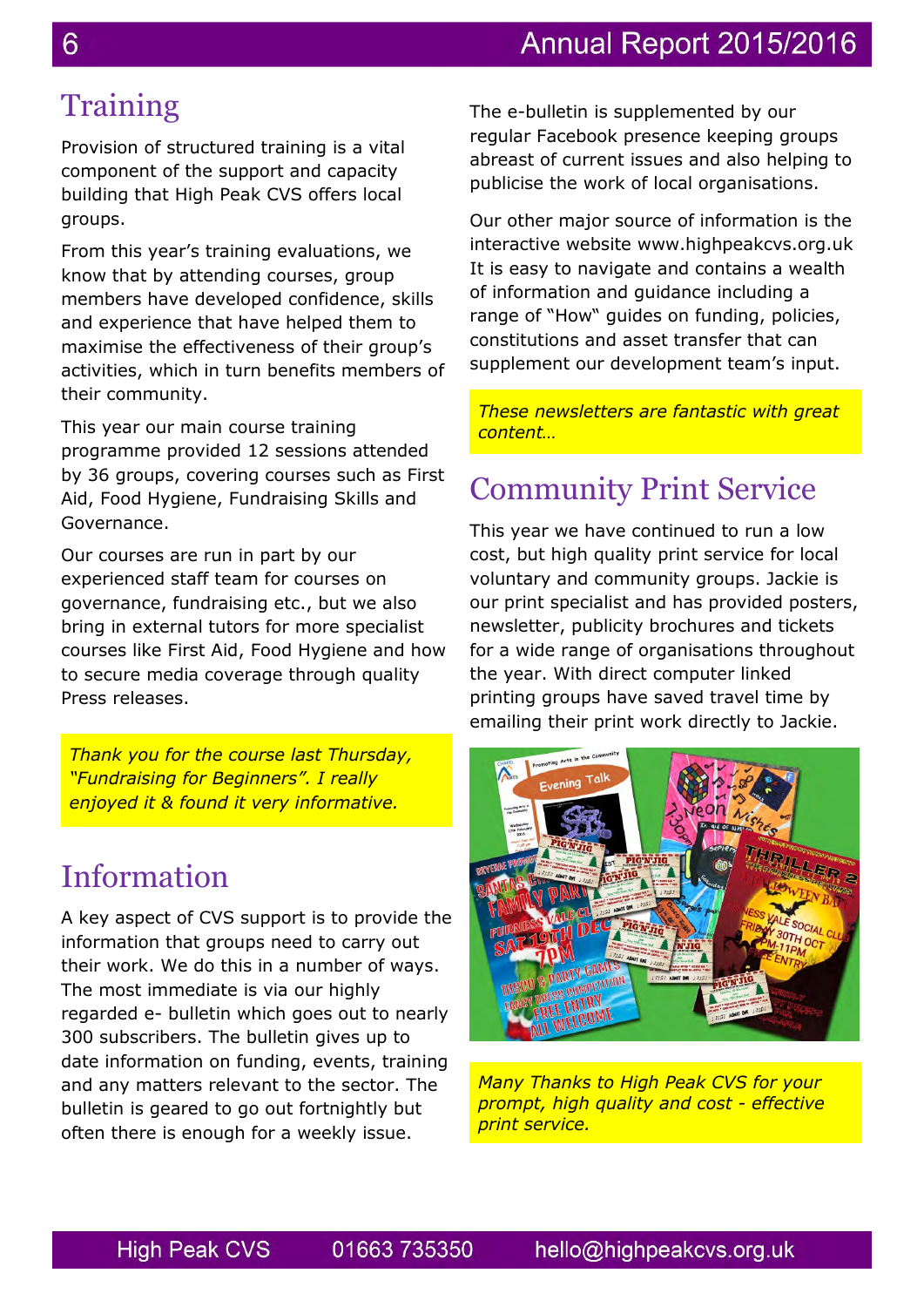#### 2015/2016 Annual Report

#### Finances

Public and voluntary sectors are experiencing unprecedented pressures on funding in the current economic austerity with more groups chasing less funding.

This year we were awarded a £4000 Big Assist voucher to employ a consultant, Adrian Masters, to work with Board and staff on ways forward to secure a sustainable future. His research and evaluation was developed in two constructive joint Board and Staff Away Days, focussing on identifying a clear plan for a future financial strategy on how we fund our core activities and identify opportunities for expanding our work.

# Main Funders

Our top four grant funders were High Peak Borough Council, Derbyshire County Council and the two Clinical Commissioning Groups that operate in High Peak – NHS North Derbyshire CCG and NHS Tameside and Glossop CCG.

All statutory agencies were able to maintain our grants at the same level as the previous year which is a welcome endorsement of our work and the value of our strategic partnerships. This obviously still reflects a reduction, once inflation is taken into account. The other income sources reflect a range of income – earned income from the community print service, room and equipment hire plus occasional short term pieces of consultancy and one off commissioned work.



#### We hope you have enjoyed reading this annual report.

If you would like to know more about the High Peak CVS please contact our staff 01663 735350.

Alternatively you can go to our website www.highpeakcvs.org.uk where you can access a wide range of information, advice and guidance for voluntary and community groups.

#### www.highpeakcvs.org.uk